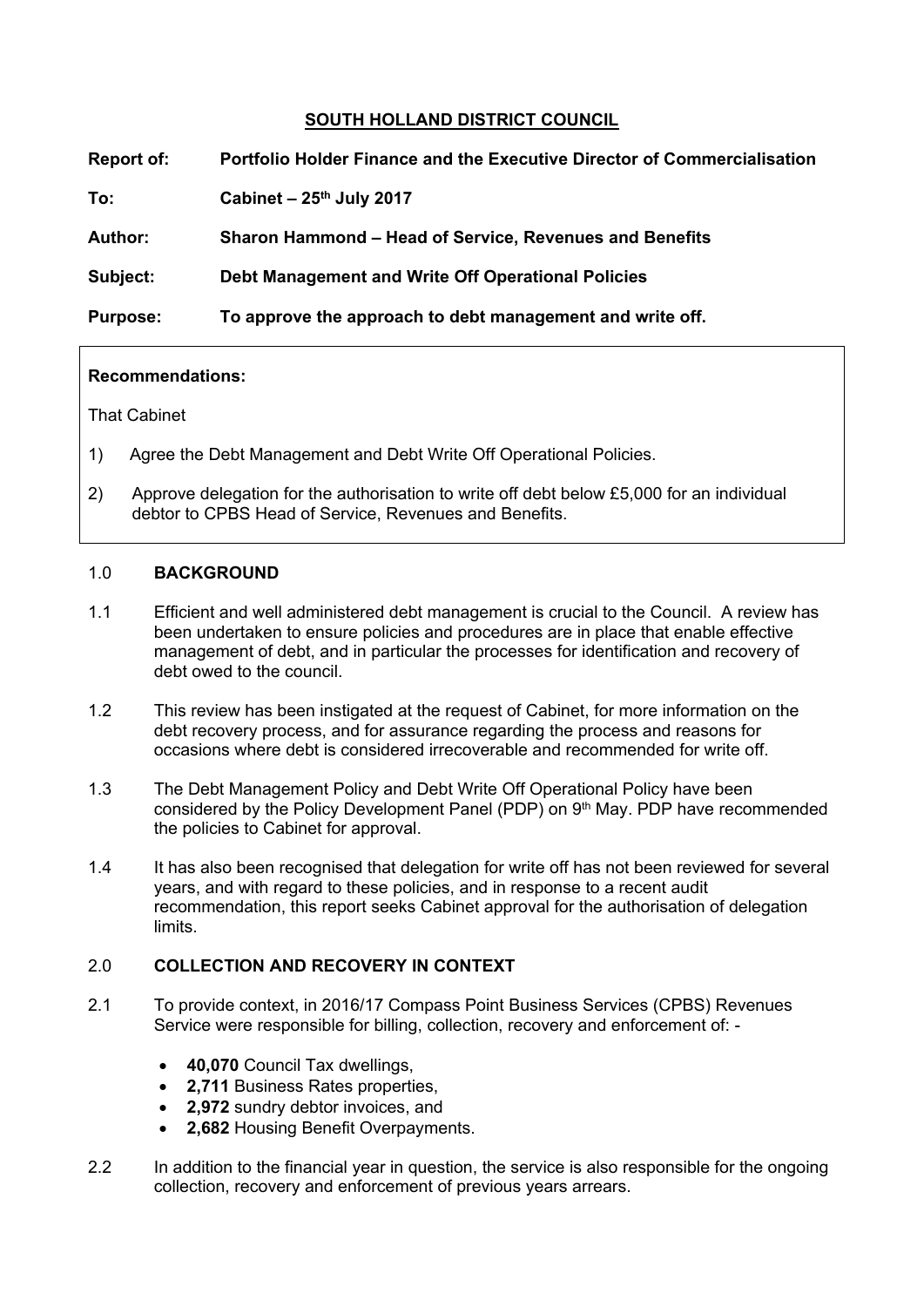2.2 Tables 1 and 2 below provide a high level analysis of the amounts relating to the 2016/17 financial year.

|                    | <b>Outstanding</b><br>debt at 31<br><b>March 2016</b> | <b>Value of</b><br><i>invoices</i><br>raised in<br>2016/17 | Total<br>reduced in<br>2016/17<br>(against all<br>Invoices,<br>excluding<br>write off) | <b>Written Off</b><br>in respect of<br>debt raised<br>in year<br>2016/17 | Written off in<br>2016/17 in<br>relation to<br>previous<br>year arrears |
|--------------------|-------------------------------------------------------|------------------------------------------------------------|----------------------------------------------------------------------------------------|--------------------------------------------------------------------------|-------------------------------------------------------------------------|
| <b>HB</b>          | £1,392,153                                            | £929,473                                                   | £883,868                                                                               | £526                                                                     | £38,085                                                                 |
| Overpayment        |                                                       |                                                            | $(95.01\%)$                                                                            | $(*0.06%)$                                                               | $(*4.10\%)$                                                             |
| <b>Sundry Debt</b> | £432,819                                              | £2,119,583                                                 | £2,036,118                                                                             | £728                                                                     | £17,132                                                                 |
|                    |                                                       |                                                            | (96.07%)                                                                               | $(*0.03%)$                                                               | $(*0.81%)$                                                              |

## **Table 1 – Housing Benefit Overpayments and Sundry Debt**

The level of write off in respect of Housing Benefit Overpayment as a % is higher than other debt streams, reflecting the nature and circumstances of these debtors. The level and recovery of Housing Benefit overpayments has been recognised as a national issue, and recently resource has been increased in this area. In many cases debts are being recovered from ongoing Housing Benefit at a prescribed level, for illustration £11.10 being a standard deduction per week, however this might be lower taking account of the circumstances of the debtor.

# **Table 2 – Council Tax and Business Rates**

|                 | <b>Outstanding</b><br>debt at 31<br><b>March 2016</b> | Collectible in<br>year 2016/17 | <b>Collected in</b><br>2016/17 | <b>Written Off in</b><br>respect of<br>debt raised in<br>year 2016/17 | Written off in<br>2016/17 in<br>relation to<br>previous year<br>arrears |
|-----------------|-------------------------------------------------------|--------------------------------|--------------------------------|-----------------------------------------------------------------------|-------------------------------------------------------------------------|
| Council         | £1,856,584                                            | £41,099,923                    | £40,353,989                    | <b>Nil</b>                                                            | £107,920                                                                |
| Tax             |                                                       |                                | (98.19%)                       |                                                                       | $(*0.26%)$                                                              |
| <b>Business</b> | £800,359                                              | £27,188,532                    | £26,831,278                    | <b>Nil</b>                                                            | £206,697                                                                |
| Rates           |                                                       |                                | (98.69%)                       |                                                                       | $(*0.76%)$                                                              |

\*The percentages are illustrative based on calculation using 2016/17 collectible debt.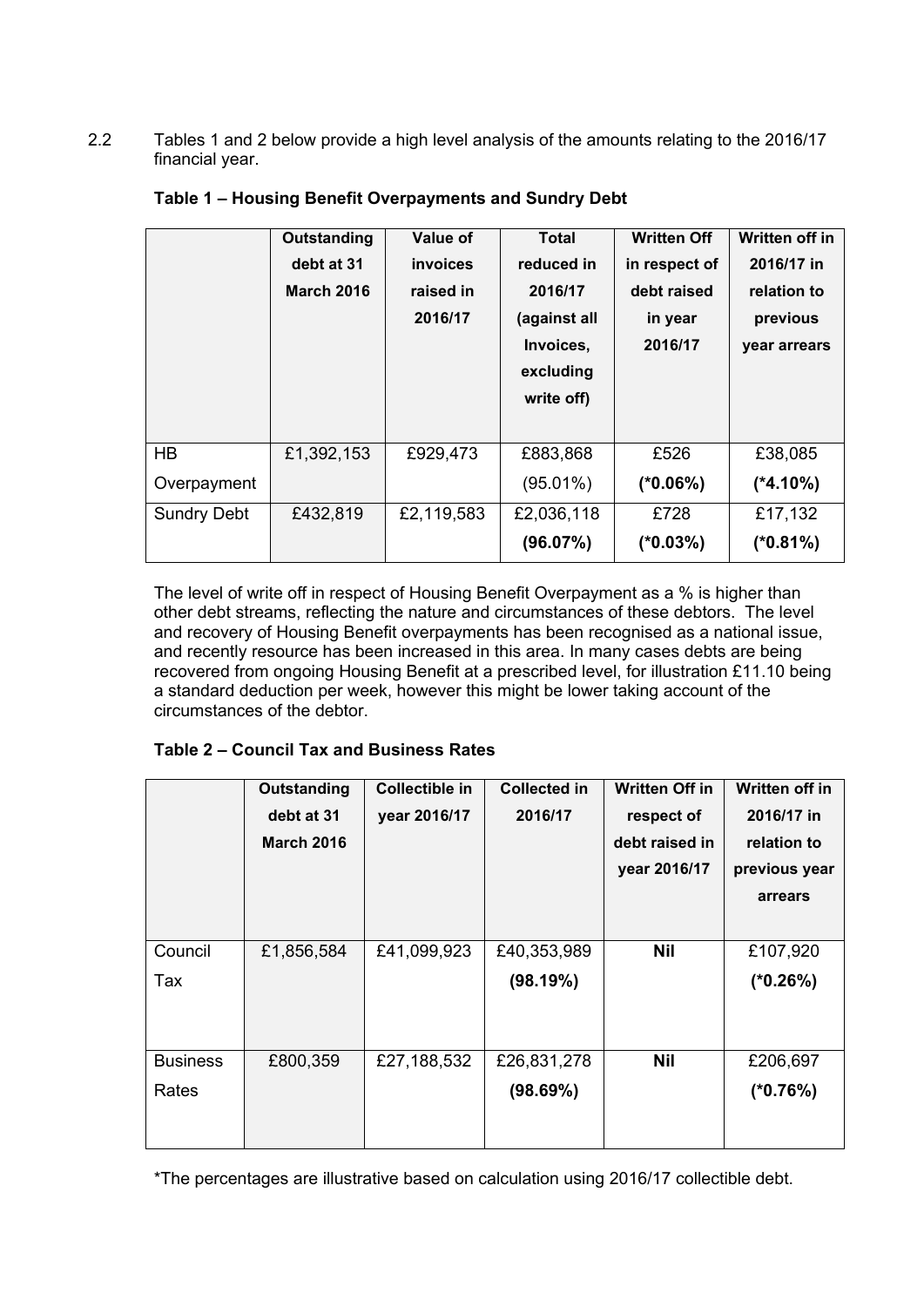2.3 The vast majority of revenue is collected through billing and pre-recovery processes, which includes engaging with customers through intervention and payment arrangements, as well as planned reminder, final notice and pre-summons activity.

## 2.4 During 2016/17

- Over £47m was collected by direct debit in respect of Council Tax and Business Rates.
- 110 Liability Orders were obtained in respect of Business Rates and 2,928 for Council Tax, leading to recovery and enforcement action.

### **3. DEBT MANAGEMENT POLICY**

- 3.1 The current South Holland Debt Management Policy was endorsed by PDP in July 2014. This Policy has now been reviewed and updated to reflect the most recent position, and is attached at Appendix A.
- 3.2 This Policy which covers Council Tax, Business Rates, Housing Benefit Overpayment and Sundry Debt, recognises South Holland's duty to ensure efficient and well administered debt management, and sets out the principles that apply for the recovery and enforcement of debt.

## **4. WRITE OFF OPERATIONAL POLICY**

- 4.1 There is a recognition that whilst the majorities of monies owed to the Council will be successfully collected and recovered, and in many cases recovery and enforcement procedures will continue to be appropriate towards successful collection. It is equally the case that for a variety of reasons there will be situations of irrecoverable debt and in such cases recommendation will be made for write off.
- 4.2 A Write Off Operational Policy has been developed to provide further information on the debt recovery process, and to provide assurance in relation to the reasons for situations where debt is considered irrecoverable and recommended for write off.
- 4.3 The procedure outlined in the Policy provides for a review mechanism, thereby providing additional assurance that when debts are recommended for write off that all options to recover and enforce the debt have been exhausted, or cannot be pursued.
- 4.4 The Write Off Operational Policy is provided at Appendix B. This is not for publication.

# **5 DELEGATED AUTHORITY FOR WRITE OFF**

- 5.1 A review of delegated authority for write off has not been carried out for several years and so has been undertaken alongside the debt management and write off review. This is also timely in response to a recent audit recommendation.
- 5.2 To be consistent with approaches elsewhere in terms of delegation, it is recommended that the CPBS Head of Service, Revenues and Benefits has delegated authority to write off up to £5,000 of aggregated debt for an individual, with aggregated debt of £5,000 or more referred to the Section 151 Officer. Audit have confirmed they are happy with this approach, recognising this is consistent with approaches elsewhere in terms of delegation.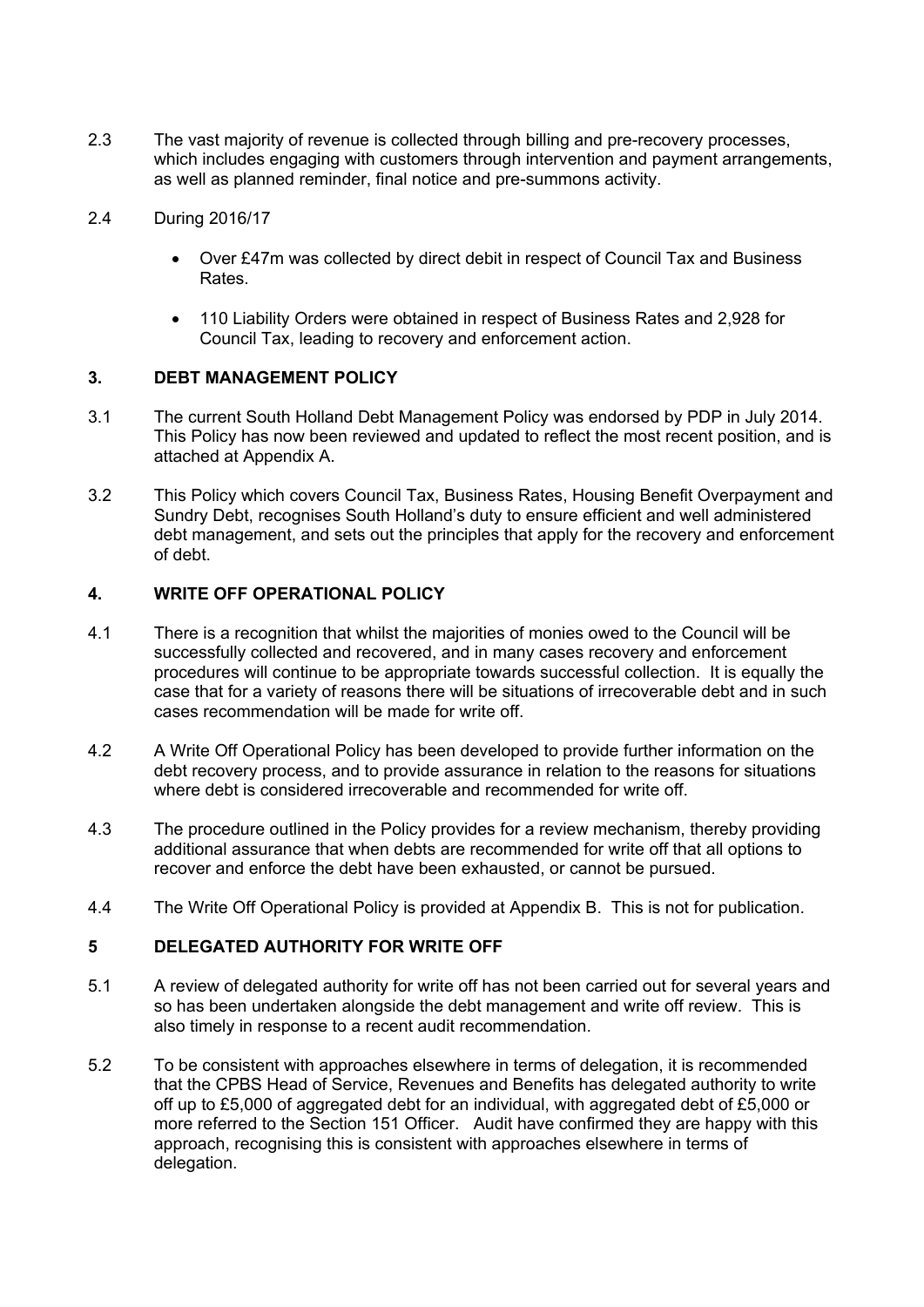5.3 A quarterly report will be provided to Cabinet to update on write offs within a reporting period.

## **6. NEXT STEPS**

- 6.1 The Debt Management Policy, and the Write Off Operational Policy together provide the basis and principles for recovery and enforcement, and the reasons and process for recommendation for future write off.
- 6.2 During the course of this review exercise, it has been identified that there are a number of associated areas would benefit from further work and exploration. These are: -
	- Guidance for South Holland service departments in the raising of sundry debtor invoices.
	- Introduction of 'case review' process, to include Housing rents.
	- Share the Debt Management Policy and Write Off Operational Policy with the Housing team for consideration as to whether this or a similar document should be developed for recovery of rent arrears.
	- Review and evaluation of Enforcement Agents, and consideration of alternative arrangements and opportunities.
	- Reintroduction of committal processes as a last resort option.

It is proposed that the further work in respect of these operational areas is complete by the end of October 2017.

6.3 In addition, the PDP agreed that a) other agencies are lobbied to improve information sharing to help with the recovery of debt; and b) that consideration be given to requiring prospective tenants to agree to data sharing when they sign the tenancy agreement. These areas will be addressed as part of the further and continuing work around debt management.

### **7. OPTIONS**

- 7.1 Do nothing without approval for the Write Off Operational Policy significant and disproportionate Officer and Member time will be consumed with less efficient processes.
- 7.2 Approval of the Write Off Operational Policy as an internal document, alongside the Debt Management Policy, will provide for more efficient and consistent processes and provide greater assurance for cases recommended for write off.

## **8.0 REASONS FOR RECOMMENDATION(S)**

- 8.1 Greater efficiency, consistency and assurance around debt management, and the identification of irrecoverable debt recommended for write off.
- 8.2 Officer time maximised on greatest returns, at the same time as ensuring robust procedures for debt management are in place across all revenues streams.

## **9.0 EXPECTED BENEFITS**

9.1 Greater efficiency, consistency and assurance relating to the management of debt, and in turn maximisation of revenue to the Council.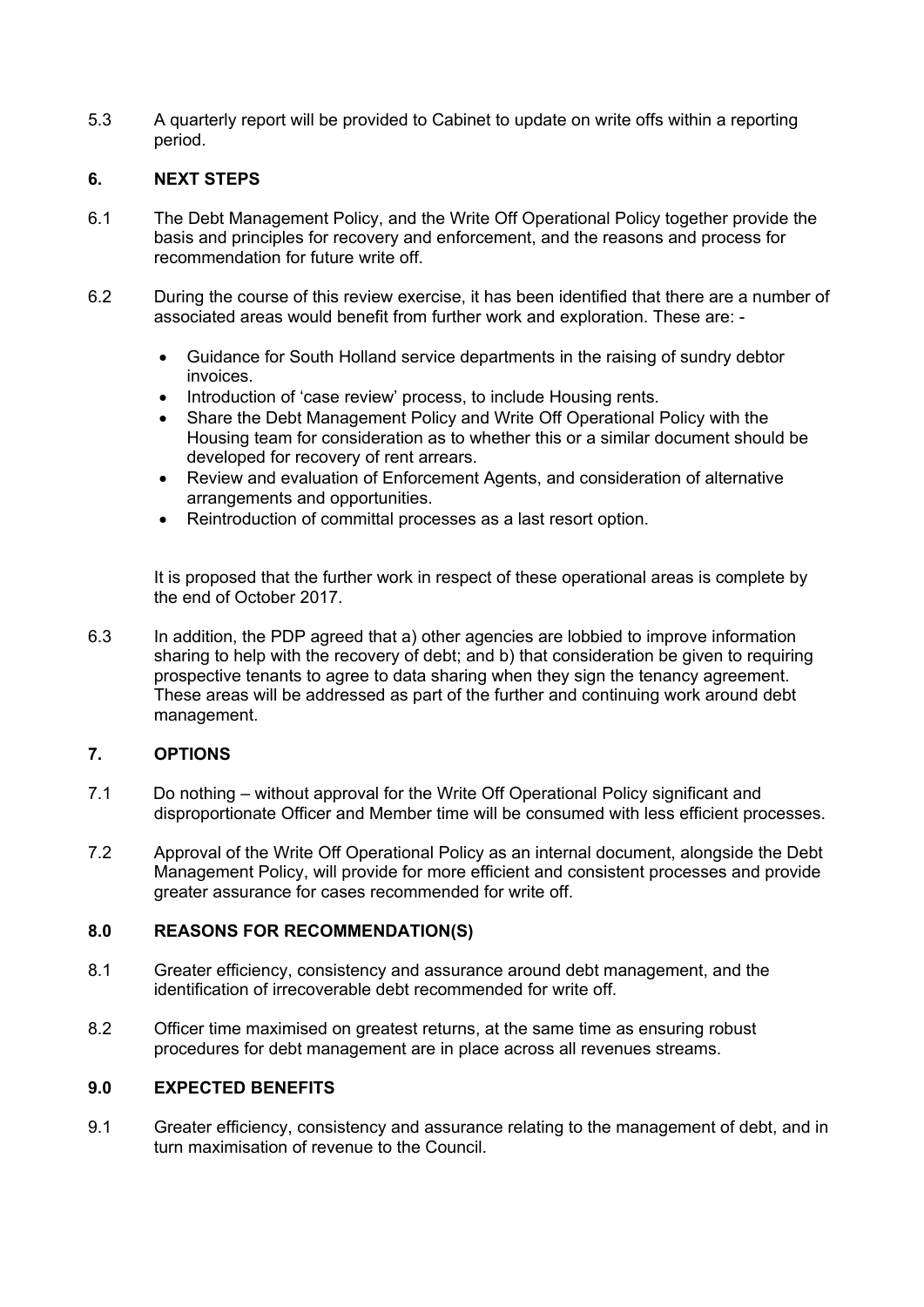## **10. IMPLICATIONS**

### **10.1 Constitution & Legal**

- 10.1.1 Recovery processes are governed by statutory provisions, and operational delivery will be in accordance with provisions. This review includes the delegated authorisations for debt write off in terms of constitutional provision.
- 10.1.2 In respect of delegation of write off up to £5,000 to the CPBS Head of Service, Revenues and Benefits, while the Council cannot ordinarily delegate to non-Council officers regulations allow for this where contractors are engaged in certain activity (including debt recovery). The Service Level Agreement with Compass Point Business Services will be updated to reflect this delegation.

### **10.2 Financial**

- 10.2.1 This review focuses on recovery processes associated with the main revenue streams for the council, and will provide assurance regarding the management of debt, maximising income and minimising loss.
- 10.2.2 Clear processes for the writing off of irrecoverable debt represents sound financial management practice. Provision for bad debt is made in Council accounts.

## **10.3 Risk Management**

10.3.1 This review will provide assurance regard the controls and operational process to recover debt. At the same time it should be recognised that by the nature, volume and value of annual revenue to the council there will always be uncollectable amounts which will be recommended for write off once avenues to recover are exhausted.

# **11.0 WARDS/COMMUNITIES AFFECTED**

11.1 All

# **12.0 ACRONYMS**

PDP – Policy Development Panel CPBS – Compass Point Business Services

| <b>Background papers:-</b>                    | None                                                                                              |
|-----------------------------------------------|---------------------------------------------------------------------------------------------------|
| <b>Lead Contact Officer</b>                   |                                                                                                   |
| Name and Post:<br>Telephone Number:<br>Email: | Sharon Hammond, Head of Service, Revenues and Benefits<br>01507 613306<br>Sharon.hammond@cpbs.com |
| <b>Key Decision:</b>                          | No.                                                                                               |
| <b>Exempt Decision:</b>                       | Yes / No                                                                                          |

**This report refers to a Mandatory Service**